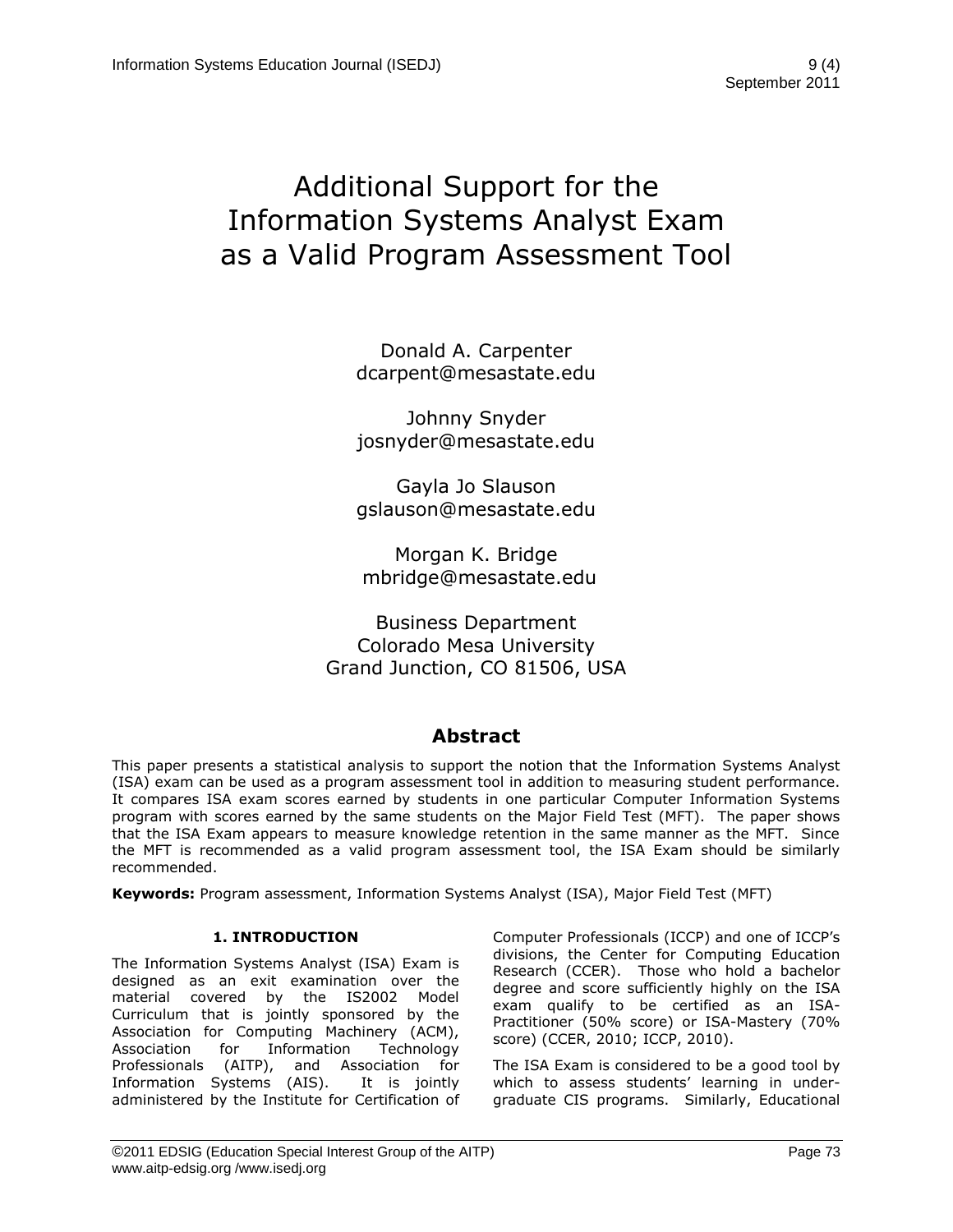Testing Service's Major Field Test (MFT) (ETS, 2010) is considered a good measurement of students' knowledge retention in specific academic disciplines. Moreover, the MFT is also considered to be a good measure of program assessment.

The issue addressed by this article is whether it is valid to use the ISA exam for program assessment in addition to student assessment. Two references were found in the literature on this topic (Carpenter, et al., 2009; Segall, et al., 2009). This article builds on the former by providing additional statistical support for the ISA exam as a program assessment tool.

#### **2. LITERATURE REVIEW**

Program assessment is a critically important activity within quality educational institutions. It measures the contribution that a program makes to students' learning, thereby insuring quality of graduates. Ultimately, though, Palomba & Banta (1999) insist the emphasis of program assessment is on programs rather than individual students. The Association to Advance Collegiate Schools of Business (AACSB) requires program assessment of its accredited programs in order to show evidence of program quality and to establish internal systems for quality improvement (AACSB, 2006).

Program assessment is done in a variety of manners using a wide range of methodologies. Those include: interviewing stakeholders in the capstone course (Payne, Whitfield & Flynn, 2002), recording multiple incidents or "occasions" throughout the program (Moberg & Walton, 2003), centering on course syllabi (Cunningham & Omaoayole, 1998), examining critical incidents throughout a program (Bycio & Allen, 2004), evaluating by student peers (Aurand & Wakefield, 2006), gathering feedback from alumni and employers (Dyke & Williams, 1996), and focusing on competencies (Roberson, et al., 2002). Strong support for multifaceted methods of program assessment exists in Young (1996), Palomba & Palomba, (1999), Mirchandani, Lynch & Hamilton (2001).

The Mirchandani, et al., multifaceted approach (2001) includes the use of the MFT exam. Others who support the use of the MFT as part of program assessment include Black & Duhon (2003), Karanthonos (1991), and Manton & English (2002). Black & Duhon (2003) go on to suggest the use of other objective tests that measure specific competencies.

The ISA Exam is one such objective test that purports to measure the specific competencies included in the IS2002 Model Curriculum (CCER, 2010). Many programs that adhere to that model curriculum do indeed use the ISA Exam as a measure of student performance in the program. That is endorsed by Kamoun & Selim (2008), Laudry, et al. (2008), and Wagner, et al. (2008).

Only two references were found that advocate the use of the ISA Exam as means of program assessment in addition to assessment of individual students. Segall, et al., (2009) explain a database approach for matching the results of the ISA exam to the learning units of the IS2002 Model Curriculum. In that sense, the ISA exam results are indeed being used to assess the program itself as well as students within the program.

Carpenter, et al. (2009) described a pre-test, post-test study using the ISA Exam for program assessment. In that 2003-2007 study, thirtyfive students took the ISA exam twice, first as underclass members and second as graduating seniors. The mean ISA Exam scores for the second test were indeed statistically significantly higher than for the second test. That alone indicates that the intervening courses in that particular CIS program did add to the knowledge retention of those students. That is a positive indicator for the assessment of the program.

In the Carpenter, et al. (2009) study, fifty-one students took both the ISA exam and the MFT. The means percentile scores for those students were seen to be equal. Their conclusion is that "the ISA and MFT have equal value in terms of their usability as valid measurements for assessment purposes." (p. 358).

## **3. RESEARCH METHODOLOGY**

The logic that flows from the Literature Review is as follows. Since MFT is widely recognized as a valid means of program assessment, if the ISA Exam does indeed demonstrate student knowledge retention in the same manner as does the MFT, then the ISA Exam should be considered in similar light as a valid program assessment tool.

The null hypothesis is that students who took just the ISA Exam performed statistically equally (using percentile scores) as those students who took both the ISA Exam and the MFT. Failure to reject the null hypothesis would indicate that the ISA measures student retention of knowledge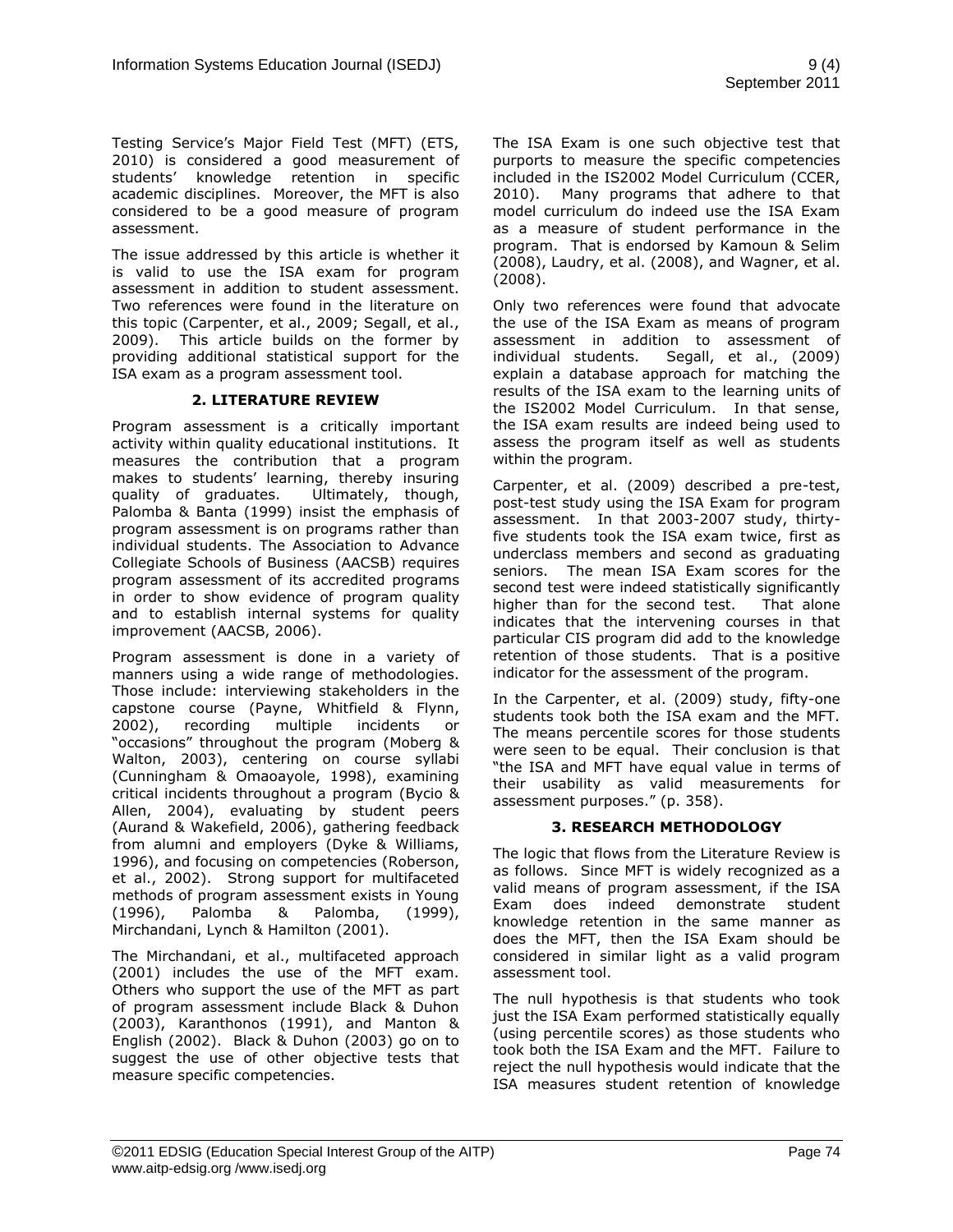from the CIS courses in the same manner as does the MFT for business courses. Thus, hypothesis  $1(H_1)$  is:

> $H_0$ :  $\mu_{ISABMFT} = \mu_{ISA}$  $H_A: \mu_{ISA\&MFT} \neq \mu_{ISA}$

This study includes one hundred and three students in a computer information systems program in a western state college who took the ISA Exam between 2003 and 2010. Thirty-one of those students took only the ISA Exam. Seventy-two of the students took both the ISA Exam and the MFT.

Next, the researchers must measure whether the ISA percentile scores of the two groups of students can be considered statistically equal. This would indicate whether there is some anomaly in one group or the other. Only then can the ISA and MFT percentile scores of those who took both exams be compared to each other. Thus, hypothesis  $2(H_2)$  is:

$$
H_0: \mu_{ISA} = \mu_{MFT}
$$
  

$$
H_A: \mu_{ISA} \neq \mu_{MFT}
$$

Other interesting aspects were also explored. Specifically tests were run to determine what portion of the variability in the ISA Exam scores are explained by the MFT scores, and whether the students' graduating grade point average (GPA) explains any of the variability in ISA Exam scores was also considered.

Data for the study were taken from reports provided to the college by the Educational Testing Service (ETS) for the MFT exam and by Center for Computing Education Research (CCER) for the ISA exam. Data were analyzed using Microsoft Excel 2007 and SPSS 15.0 for Windows. A 95% confidence level was used for all tests and reported results.

**4. FINDINGS**

| abl |  |
|-----|--|
|     |  |

| <b>F Test for Differences in Two Variances</b> |           |  |
|------------------------------------------------|-----------|--|
|                                                |           |  |
| <b>F Test Statistic</b>                        | 1.0798441 |  |
|                                                |           |  |
| <b>Two-Tail Test</b>                           |           |  |
| <b>Lower Critical Value</b>                    | 0.5214404 |  |
| <b>Upper Critical Value</b>                    | 1.776174  |  |
| p-Value                                        | 0.7709159 |  |

To test whether the two groups of students (the thirty-one who took only the ISA Exam versus the seventy-two who took both the ISA Exam and the MFT) are statistically equal, an F-Test was run to determine whether the variances in the scores are statistically equal. Table 1 illustrates that the variances are statistically equal, so the researchers then ran a two-sample t-test that assumes statistically equal variances. Table 2 illustrates that mean ISA exams of the two groups are statistically equal. Findings of Tables 1 and 2 combined indicate that there is no anomaly in the two groups, so that the ISA Exam scores can be considered to be valid for those who took both the ISA Exam and the MFT, supporting the null hypothesis for  $H_1$ . This enables the researchers to continue with further comparison of the ISA Exam percentile scores to the MFT percentile scores of that group of seventy-two CIS students.

#### **Table 2**

| t-Test: Two-Sample Assuming Equal<br>Variances |           |            |  |  |
|------------------------------------------------|-----------|------------|--|--|
|                                                | ISA       | ISA & MFT  |  |  |
| Mean                                           | 60        | 58.25      |  |  |
| Variance                                       | 733.13333 | 678.725352 |  |  |
| Observations                                   | 31        | 72         |  |  |
| <b>Pooled Variance</b>                         | 694.88614 |            |  |  |
| Hypothesized<br><b>Mean Difference</b>         | O         |            |  |  |
| Df                                             | 101       |            |  |  |
| t Stat                                         | 0.3090365 |            |  |  |
| $P(T \le t)$ one-tail                          | 0.3789652 |            |  |  |
| t Critical one-tail                            | 1.6600806 |            |  |  |
| $P(T \le t)$ two-tail                          | 0.7579304 |            |  |  |
| t Critical two-tail                            | 1.9837309 |            |  |  |

#### **Table 3**

| <b>F Test for Differences in Two Variances</b> |          |  |
|------------------------------------------------|----------|--|
|                                                |          |  |
| <b>F</b> Test Statistic                        | 1.057621 |  |
|                                                |          |  |
| <b>Two-Tail Test</b>                           |          |  |
| <b>Lower Critical Value</b>                    | 0.625649 |  |
| <b>Upper Critical Value</b>                    | 1.59834  |  |
| p-Value                                        | 0.81407  |  |

Moving on to a comparison of the ISA Exam percentile scores and the MFT percentile scores of the seventy-two students who completed both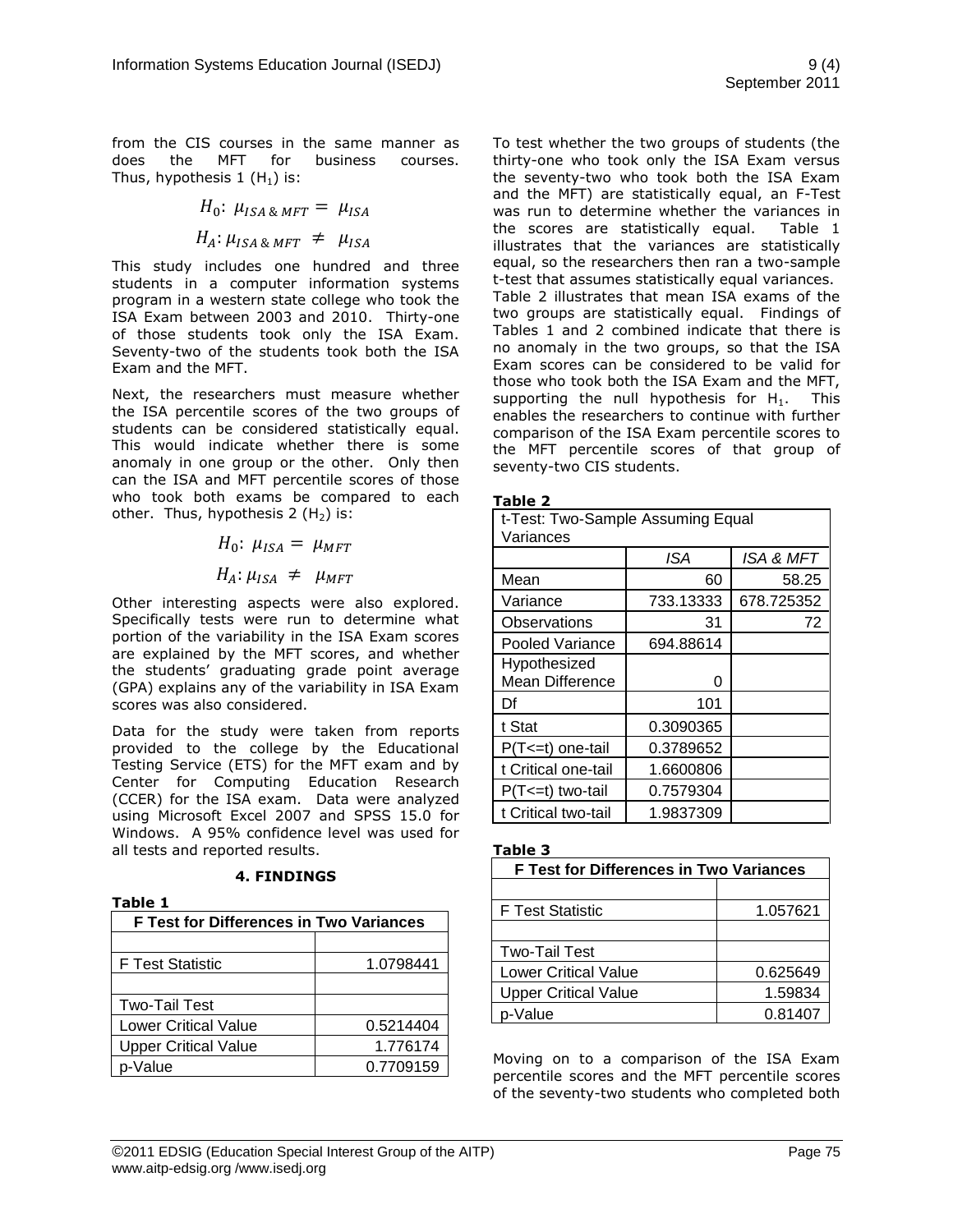exams, the researchers first conducted an F-test to determine if the variances are statistically equal. The results indicate that they are statistically equal as shown in Table 3.

Equality of variances leads to the two-sample ttest that assumes equal variances for the null hypothesis that ISA Exam percentile scores and MFT percentile scores are statistically equal for the same set of students. The results indicate that the percentile scores are indeed statistically equal. The results of the t-test are given in Table 4.

#### **Table 4**

| t-Test: Two-Sample Assuming Equal Variances |               |             |
|---------------------------------------------|---------------|-------------|
|                                             |               |             |
|                                             | ISA           | MFT         |
| Mean                                        | 58.25         | 61.84722222 |
| Variance                                    | 678.725352    | 717.7650626 |
| Observations                                | 72            | 72          |
| Pooled Variance                             | 698.245207    |             |
| Hypothesized                                |               |             |
| Mean Difference                             | O             |             |
| Df                                          | 142           |             |
| t Stat                                      | $-0.81679776$ |             |
| P(T<=t) one-tail                            | 0.20770612    |             |
| t Critical one-tail                         | 1.65565517    |             |
| $P(T \le t)$ two-tail                       | 0.41541223    |             |
| t Critical two-tail                         | 1.97681096    |             |

These results indicate that the ISA exam can be utilized as an assessment instrument, as the student group who took both exams placed in the same percentile for both exams, and has been verified over time. This indicates that the students' retained knowledge is being measured in a parallel manner between disciplines. This is not surprising, as both tests are nationally normed, and the ISA Exam is built around the IS2002 curriculum model, which standardizes the coursework and the knowledge base of the curriculum.

As a further exploration and verification of this relationship, a scatter plot of the ISA scores versus the MFT scores is given in Figure 1 in the Appendix. This figure illustrates a positive trend in exam performance by students. The slope indicates that for every percentage point increase in the MFT Exam score, a 0.81 percentage point increase in the ISA Exam score is attained. A correlation coefficient of  $r =$  0.8235 confirms this, and a coefficient of determination of  $R^2 = 0.6782$  tells one that 67.82% of the ISA performance can be described by the MFT performance.

Other factors that could drive this relationship could be:

- students' graduating GPA
- CIS coursework GPA
- the students' employment status
- the students' marital/family status
- students' test-taking ability
- course repeat for improved GPA
- multiple majors being pursued

These variables could increase the  $R^2$  value in a multiple linear regression model, and contribute to the explanatory nature of the model.

The only one of the above data to which the researches had access was overall GPA. A graph of the GPA versus ISA percentile is given as Figure 2 in the Appendix. The results are to be expected in that a higher GPA indicated a higher ISA percentile. Reading the regression statistics one can conclude that for every point increase in the students' GPA, a 35 percentile point increase in the ISA Exam score was accomplished.

Addition of the graduating GPA to the regression model yields:

 $y = -32.52 + 0.68 x_1 + 13.75 x_2$ 

*where*

*y ISA percentile*

 $x_1 = MFT$  *percentile* 

 $x_2$  = Graduating GPA

*and*  $R^2 = 0.72$ 

This multiple regression model now determines 72% of the variation in the ISA exam percentile as a function of the MFT percentile and the students' graduating GPA. The remaining 28% could be due to the factors listed above, or other factors yet to be determined. The slight addition to the  $R^2$  value is most likely a result of GPA measuring knowledge as it is acquired, while the MFT and ISA exams measure knowledge as it is retained.

#### **5. CONCLUSIONS, LIMITATIONS, AND RECOMMENDATIONS**

This study demonstrates that the ISA Exam indicates students' knowledge retention in the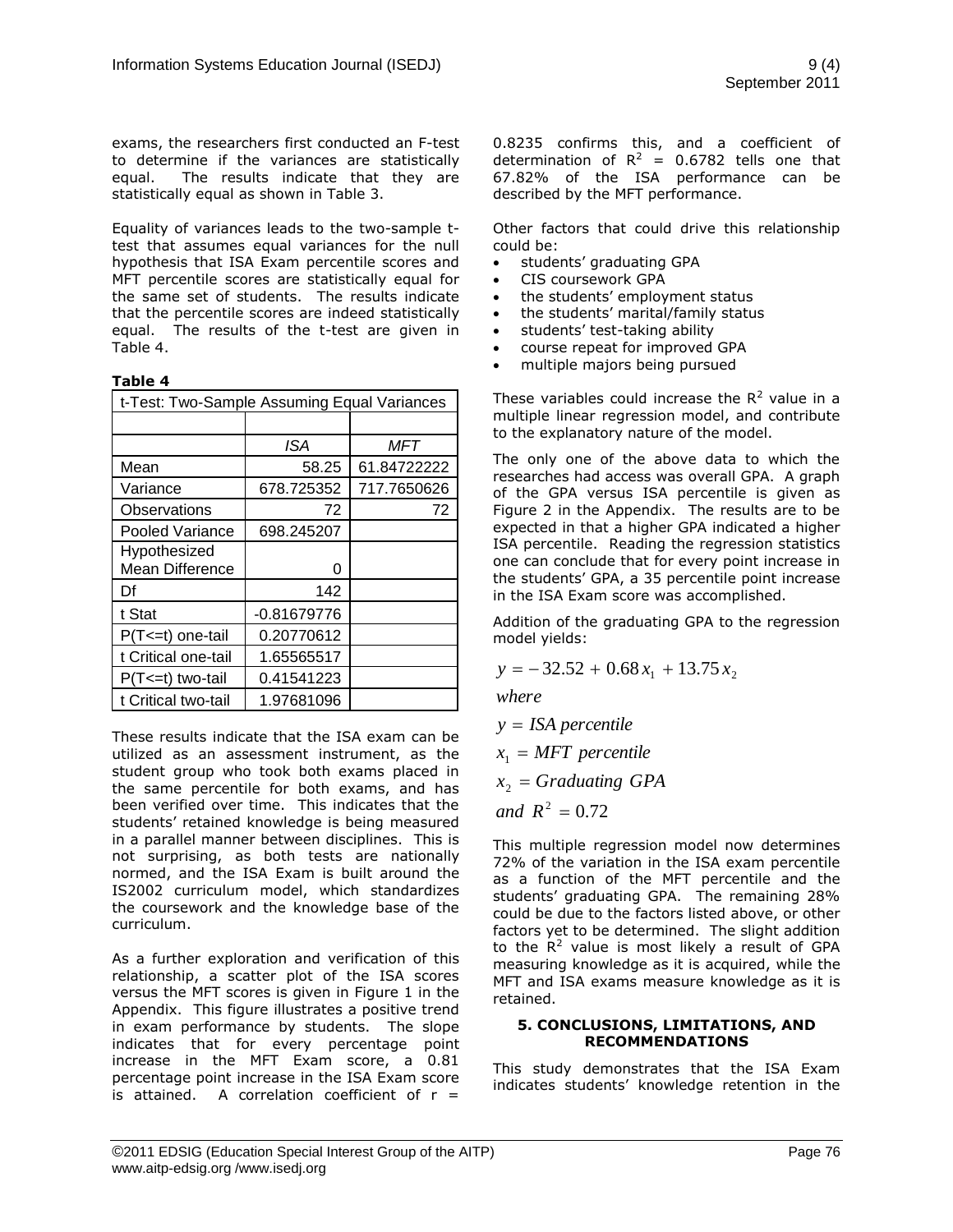same sense that the MFT does. Therefore, in addition to being a means of assessing student performance, the ISA Exam can be used as a program assessment tool in the same sense the MFT is used.

A limitation of this study lies in the number of students involved. While the sample size is sufficient to justify these statistical tests and conclusions, it is not large enough to draw conclusions about all programs.

Another potential limiting factor is the nature of the college in which this study was conducted and of the students at that institution. While, no anomaly in the college or students is perceived, yet the students annually score higher as a group than the average score for all who have taken the ISA Exam each year.

A third limiting factor relates to the use of MFT overall scores. This study might have yielded different results if data were used for an information systems subset of questions of the MFA. However, such data were not available at the subject institution.

If similar data exist at other institutions, this research can be easily replicated. If similar results are produced by those replications, the limitations of this particular study are overcome. The authors encourage the Center for Computing Education Research (CCER) to sponsor such research efforts.

#### **6. REFERENCES**

- Association to Advance Collegiate Schools of Business (AACSB). (2006). Eligibility Procedures and Accreditation Standards for Business Accreditation. Tampa: AACCB. 58-60.
- Aurand, T. & Wakefield, S. (2006). Meeting AACSB assessment requirements through peer evaluations and rankings in a capstone marketing class. *Marketing Education Review, 16*(1), 41-46.
- Black, H. & Duhon, D. (2003). Evaluating and improving student achievement in business programs: The effective use of standardized tests*. Journal of Education for Business, 79*(2), 90-98.
- Bycio, P. & Allen, J. (2004). A critical incidents approach to outcome assessment. *Journal of Education for Business, 80*(2), 86-92.
- Carpenter, D.A., Bridge, M.K., Snyder, J., & Slauson, G.J. (2009). The Information

Systems Analyst exam as a program assessment tool: Pre-post tests and comparison to the Major Field Test. *Issues in Information Systems, X*(2), 355-363.

- Cunningham, B. & Omaoayole, O. (1998). An assessment-oriented syllabus model for business courses. *Journal of Education for Business, 73*(4), 234-241.
- CCER. (2010). Center for Computing Education Research web site. Retrieved on July 13, 2010 from www.iseducation.org /isadmin/ ISadminMain.aspx.
- Dyke, J. & Williams, G. (1996). Involving graduates and employers in assessment of a technology program. In Banta, T., Lund, J., Black, K., & Oblander, F. (Ed.), *Assessment in practice.* 91-101. San Francisco: Jossey-Bass.
- ETS. (2010). Educational Testing Service Major Field Test. Retrieved July 13, 2010 from http://www.ets.org/mft/about
- ICCP. (2010). Institute for Certification of Computer Professionals. Retrieved on July 13, 2010 from http://www.iccp. org/#8.
- Kamoun, F., & Selim, S. (2008). On the design and development of WEBSEE: A web-based senior exit exam for value-added assessment of a CIS program. *Journal of Information Systems Education, 19* (2), 209-222.
- Karathanos, D. (1991). Outcome measures of collegiate business curricula: A comparison of two instruments. *Journal of Education for Business, 67*(2), 100-105.
- Landry, J. P., Saulnier, B. M., Wagner, T. A., & Longenecker, Jr., H. E. (2008). Why is the learner-centered paradigm so profoundly important for information systems education? *Journal of Information Systems Education, 19* (2), 175-179.
- Manton, E. & English, D. (2002). College of business and technology's course embedded student outcomes assessment process. *College Student Journal, 36*(2), 261-169.
- Mirchandani, D., Lynch, R., & Hamilton, D. (2001). Using ETS major field test in business: Implications for assessment. *Journal of Education for Business, 77*(1), 51-60.

Moberg, C. & Walton, J. (2003. Assessment of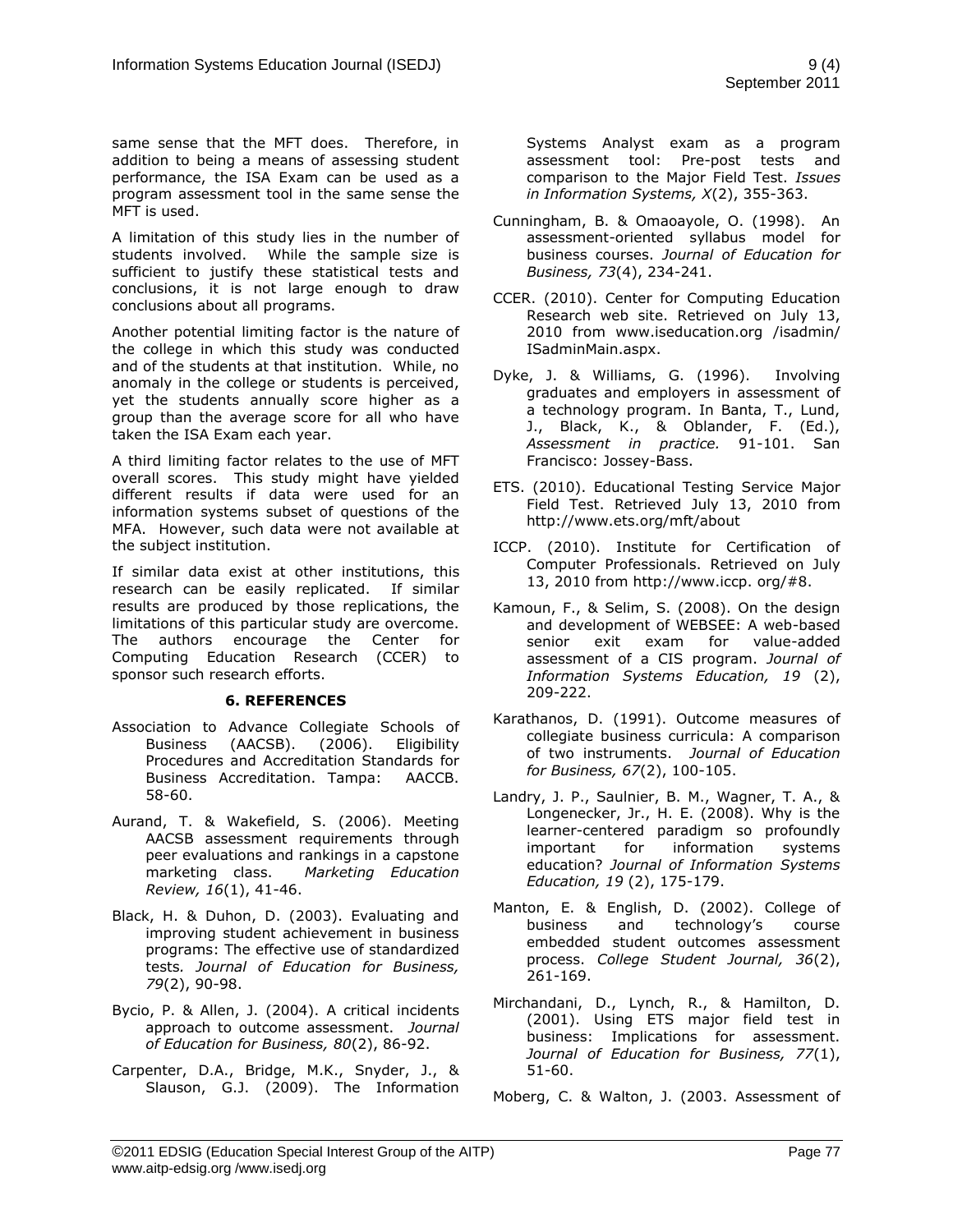the Marketing Major: An empirical investigation. *Marketing Education Review, 13*(1), 70-77.

- Palomba, C. & Banta, T. (1999). Assessment essentials: Planning, implementing, and improving assessment in higher education. San Francisco: Jossey-Bass. 5.
- Palomba, N. & Palomba, C. (1999). AACSB Accreditation and assessment at Ball State University's College of Business. *Assessment Update, 11*(3), 4-15.
- Payne, S., Whitfield, M., & Flynn, J. (2002). Assessing the business capstone course through a method based on the SOTL and the stakeholder process. *Journal of Education for Business, 78*(2), 69-74.
- Roberson, M., Carnes, L., & Vice, J. (2002). Defining and measuring student competencies: A content validation approach for business program outcomes

assessment. *Delta Pi Epsilon Journal, 44*(1), 13-24.

- Segal, M., Ghosh, B., & Morrell, J. (2009). A database system for IS curriculum assessment using ISA examination performance. *Information Systems Education Journal, 7*(3). 3-11.
- Wagner, T. A., Longenecker, Jr., H. E., Landry, J. P., Lusk, C. S., & Salnier, B. M. (2008). A methodology to assist faculty in developing successful approaches for achieving learner centered information systems curriculum outcomes: Team based methods. *Journal of Information Systems Education, 19* (2), 181-195.
- Young, C. (1996). Triangulated Assessment of the Major. In Banta, T., Lund, J., Black, K., & Oblander, F. (Ed.), *Assessment in practice* (pp. 101-104). San Francisco: Jossey-Bass.